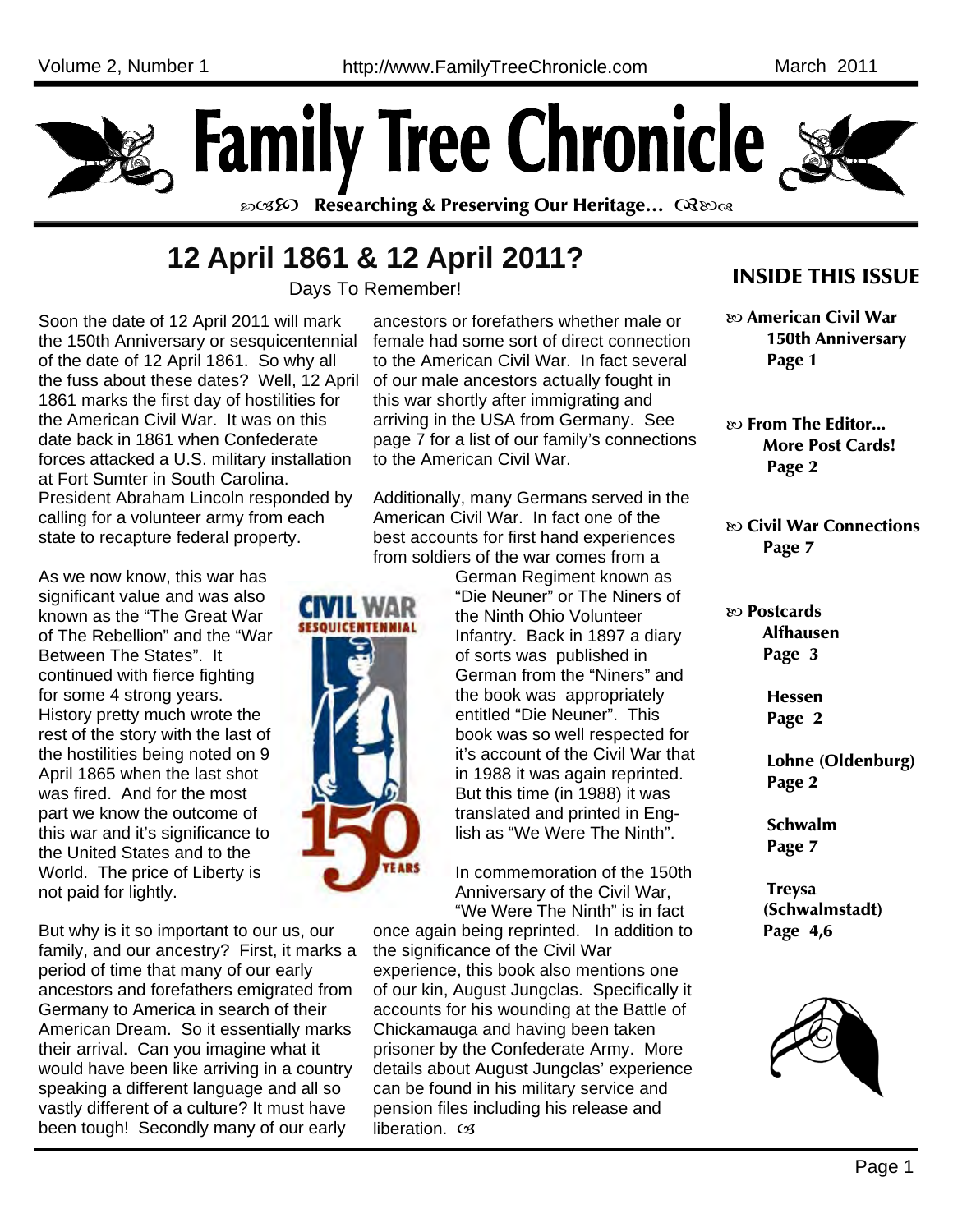

# **Family Tree<br>Chronicle**

#### FamilyTreeChronicle.com

Volume 2, Number 1  $\bullet$  March 2011

#### Publisher & Editor Daniel T. Jungclas

*Family Tree Chronicle* is published Quarterly in the United States.

Address: 2254 Keim Road Naperville, Illinois 60565 USA

Family Tree Chronicle is a forum for discussion, researching and preserving our family's heritage.

Submissions are welcome. The publisher reserves the right to accept or reject any submissions.

> Publisher assumes no responsibility for return or condition of manuscripts, photographs or art.

Privacy Promise: We will do our utmost to protect the privacy of every individual. Confidential information is not shared and will not be given or sold to anyone.

Reproduction of the contents of this publication either in whole or in part is prohibited without the expressed written permission from the publisher.

> © Copyright 2011 All Rights Reserved

#### MORE POSTCARDS!

You asked for more... so without too many more words... here they are!

It was quite surprising to learn how popular the Post Card images were in our last issue. So please find a few more included in this issue and there are still yet a few more to come. It's great to know that these are so well appreciated. These images are quite enjoyable and one can get a glimpse and a much better feel for the culture of our ancestors as well as the villages

and areas they lived in.

FROM THE EDITOR...

Sometimes it is hard to imagine that they left them and gave up all they had… just to come to America! And for us!

Many of these post cards can be found online at eBay (eBay.com or eBay.de). They are highly collectible and often included in books devoted to post cards of the area they represent. Additionally, color versions of this newsletter and the post cards can be found online at http://familytreechronicle.com cs



**Lohne (Oldenburg), Germany….Ancestral Origin To Our Trenkamp Family Line** 



**Greetings From Hessen! (Schwalmstadt/Treysa, Hessen, Germany) Ancestral Origin To Our Jungclas Family Line**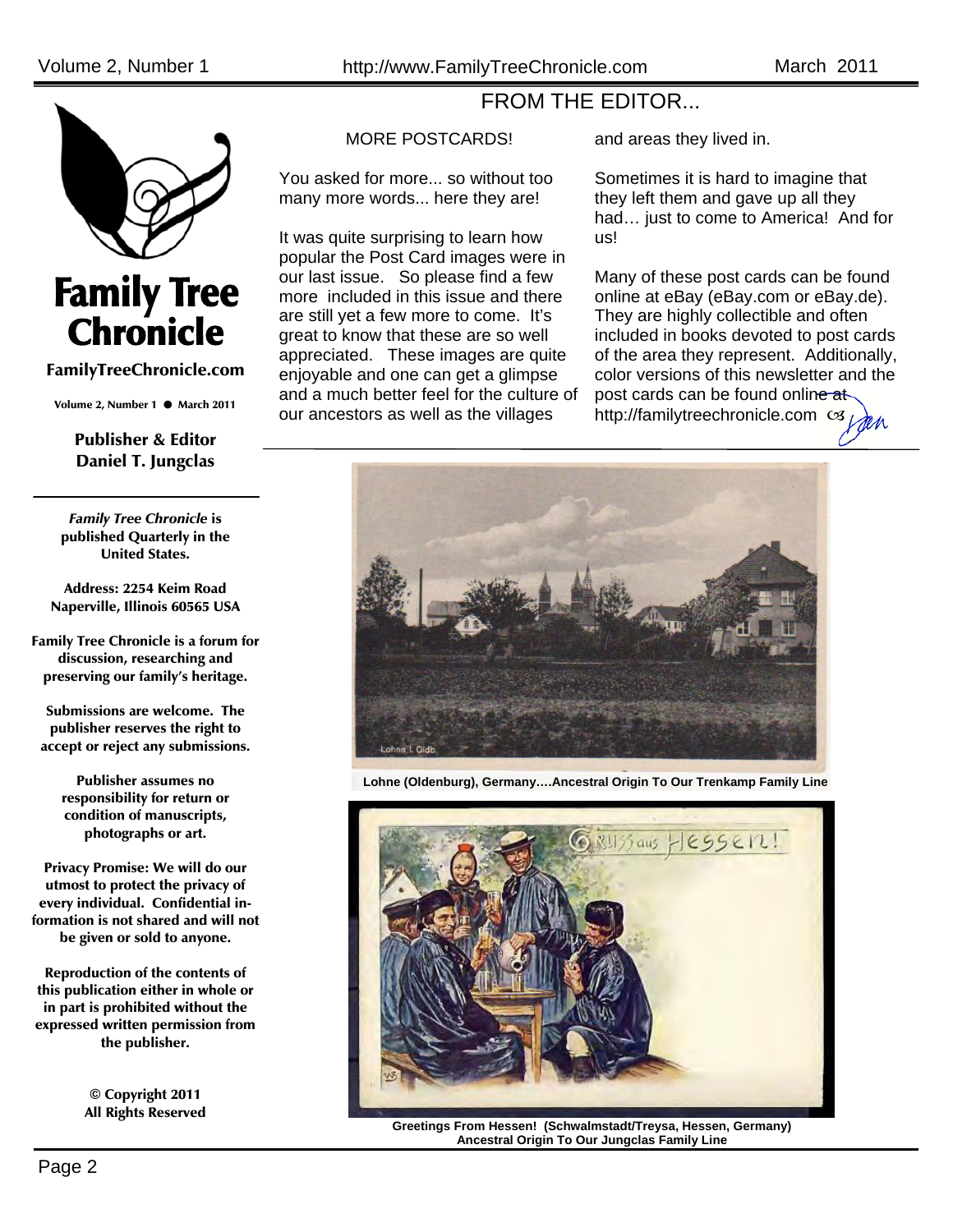

**Aerial View of Alfhausen, Germany….Ancestral Origin To Our Dϋsing Family Line** 



**Alfhausen, Germany….Ancestral Origin To Our Dϋsing Family Line**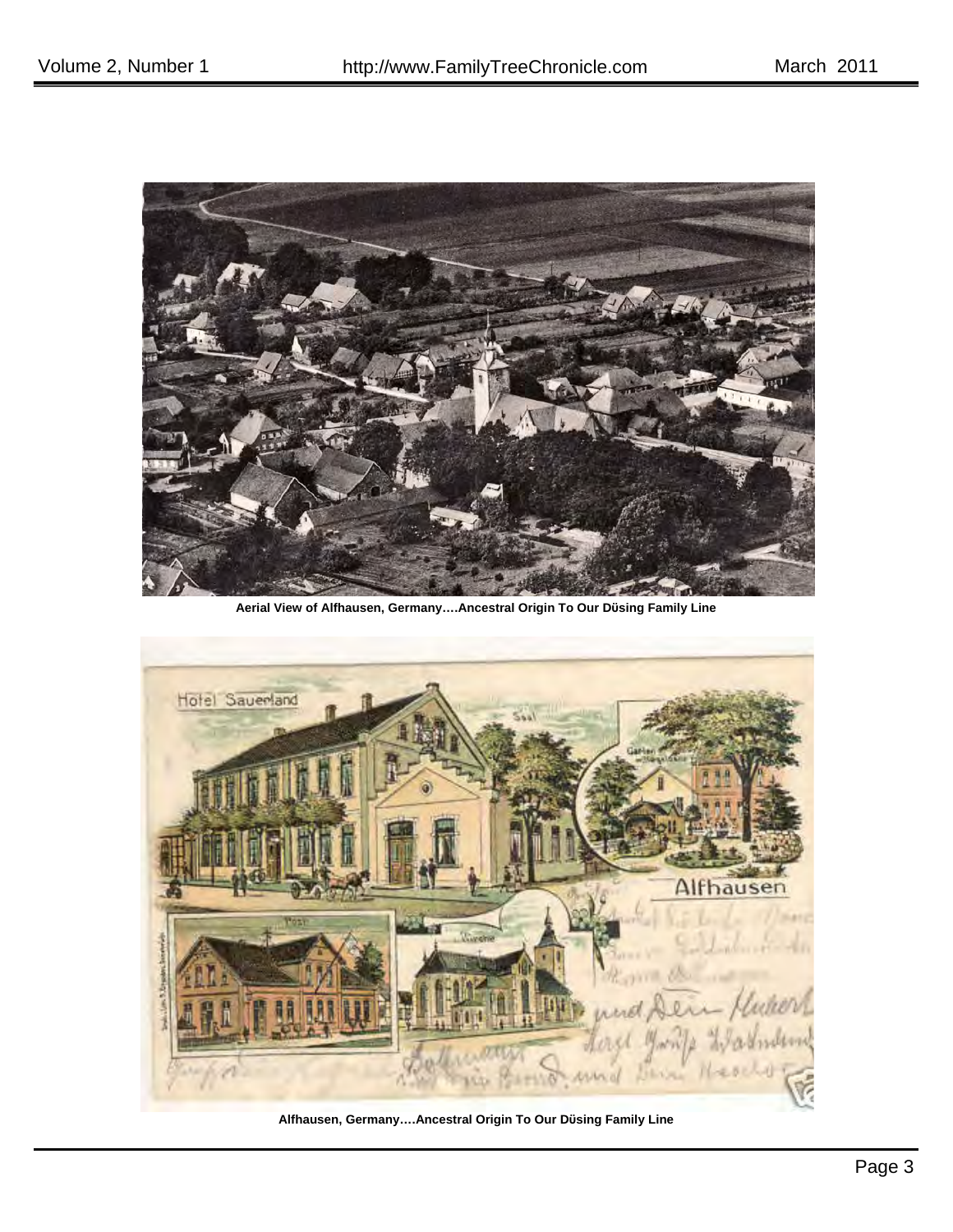

**Aerial View of Treysa (Schwalmstadt), Germany….Ancestral Origin To Our Jungclas Family Line** 



**Distant View of Treysa (Schwalmstadt), Germany….Ancestral Origin To Our Jungclas Family Line**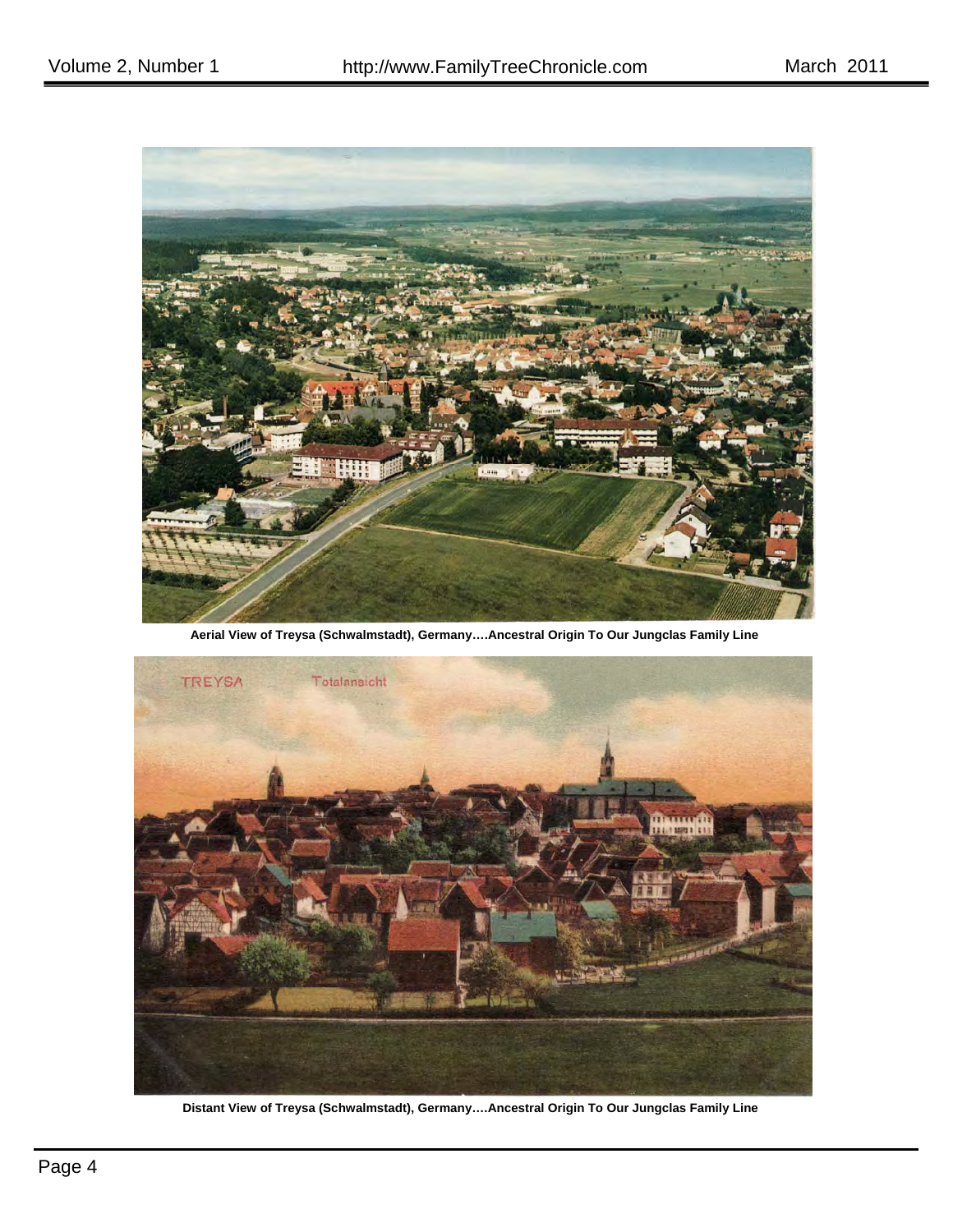

**Cadolzburg, Germany….Ancestral Village To Our Feder Family Line** 



**Cadolzburg, Germany….Ancestral Village To Our Feder Family Line**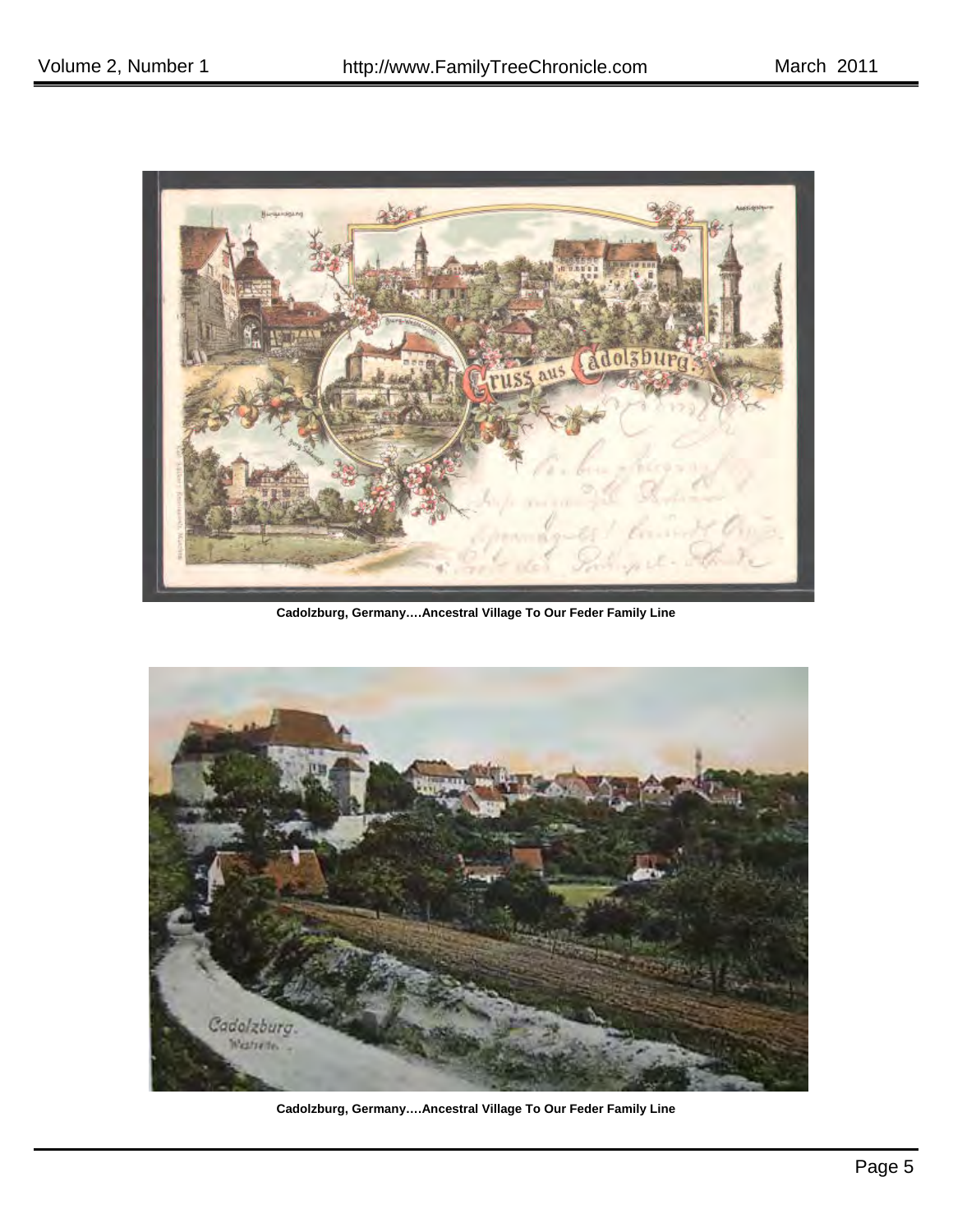

**Steingasse Street in Treysa (Schwalmstadt), Germany….Ancestral Origin To Our Jungclas Family Line Just A Short Distance (Down the Street) From One of Our Family's Bakeries!** 



**Greetings From Treysa (Schwalmstadt), Germany….Ancestral Origin To Our Jungclas Family Line**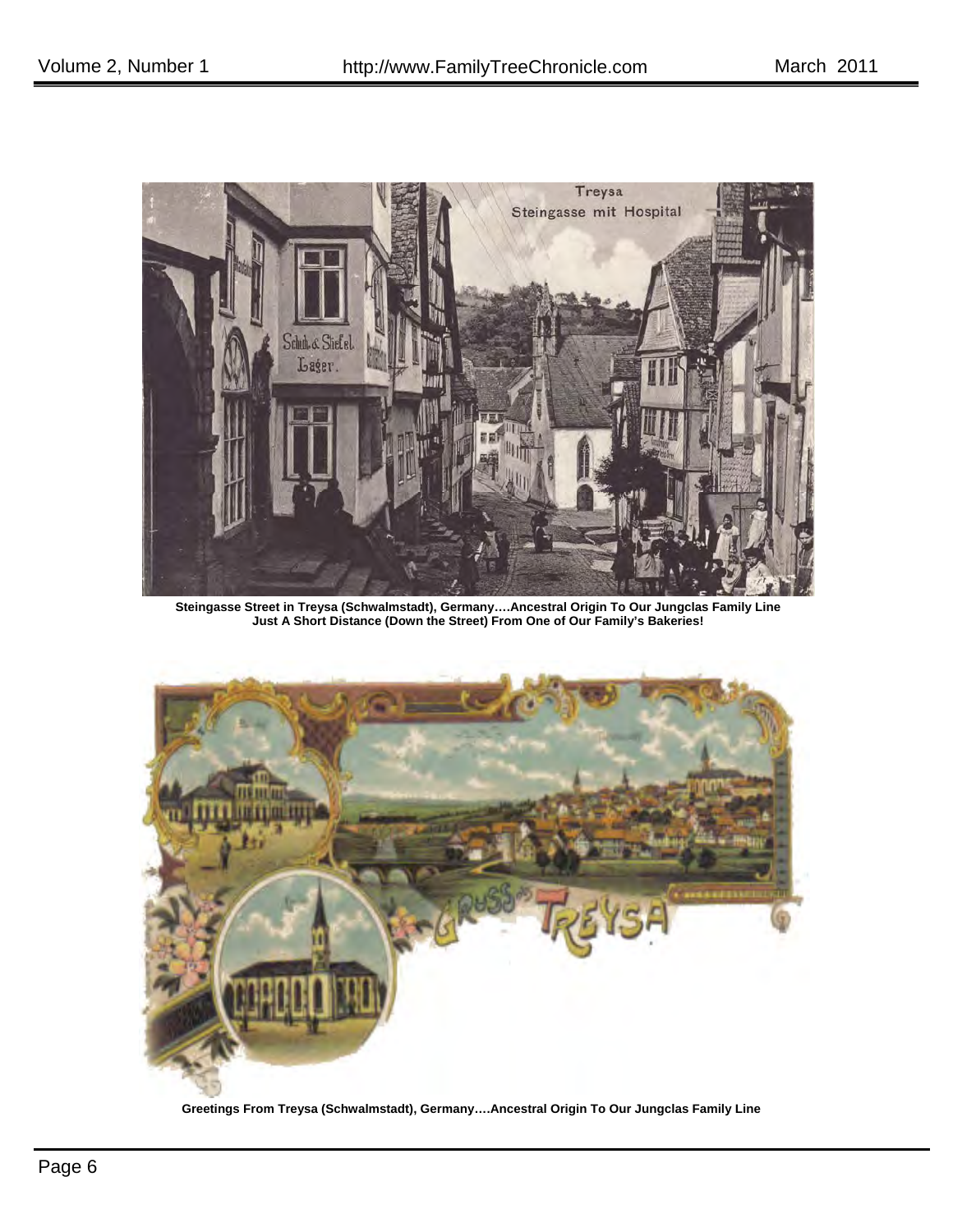

## OUR CIVIL WAR CONNECTIONS & VETERANS

| Ancestor                                        | <b>Service</b>                                           | Date of Immigration             | <b>Comments</b>                 |
|-------------------------------------------------|----------------------------------------------------------|---------------------------------|---------------------------------|
| Düsing, Hermann                                 | Not Applicable                                           | 1866                            |                                 |
| Düsing, Wilhelmina nee<br>Trenkamp              | Wife of Hermann Düsing                                   | 1864                            |                                 |
| Jungclas, August                                | Company B, 9th Ohio Volunteer<br>Infantry                | 1858                            |                                 |
| Jungclas, Catherine nee<br>Schatzmann, Kunzmann | Wife of 2 Service Men: John<br>Kunzmann & Henry Jungclas | Unknown                         |                                 |
| Jungclas, Henry                                 | Company L, 5th Ohio Volunteer<br>Calvary                 | 1863 with Josephine<br>Jungclas | Used the alias of Philip Snyder |
| Kunzmann, John                                  | Company C, 108th Ohio Volun-<br>teer Infantry            | Unknown                         | Died in the Civil War           |
| Schube, Andrew                                  | Company C, 6th Ohio Volunteer<br>Infantry                | Unknown                         |                                 |
| Schube, Josephine nee<br>Jungclas               | Wife of Andrew Schube                                    | 1863 with Henry Jungclas        |                                 |



**Schwalm Girls Dancing (Schwalmstadt/Treysa, Hessen, Germany) Ancestral Origin To Our Jungclas Family Line**